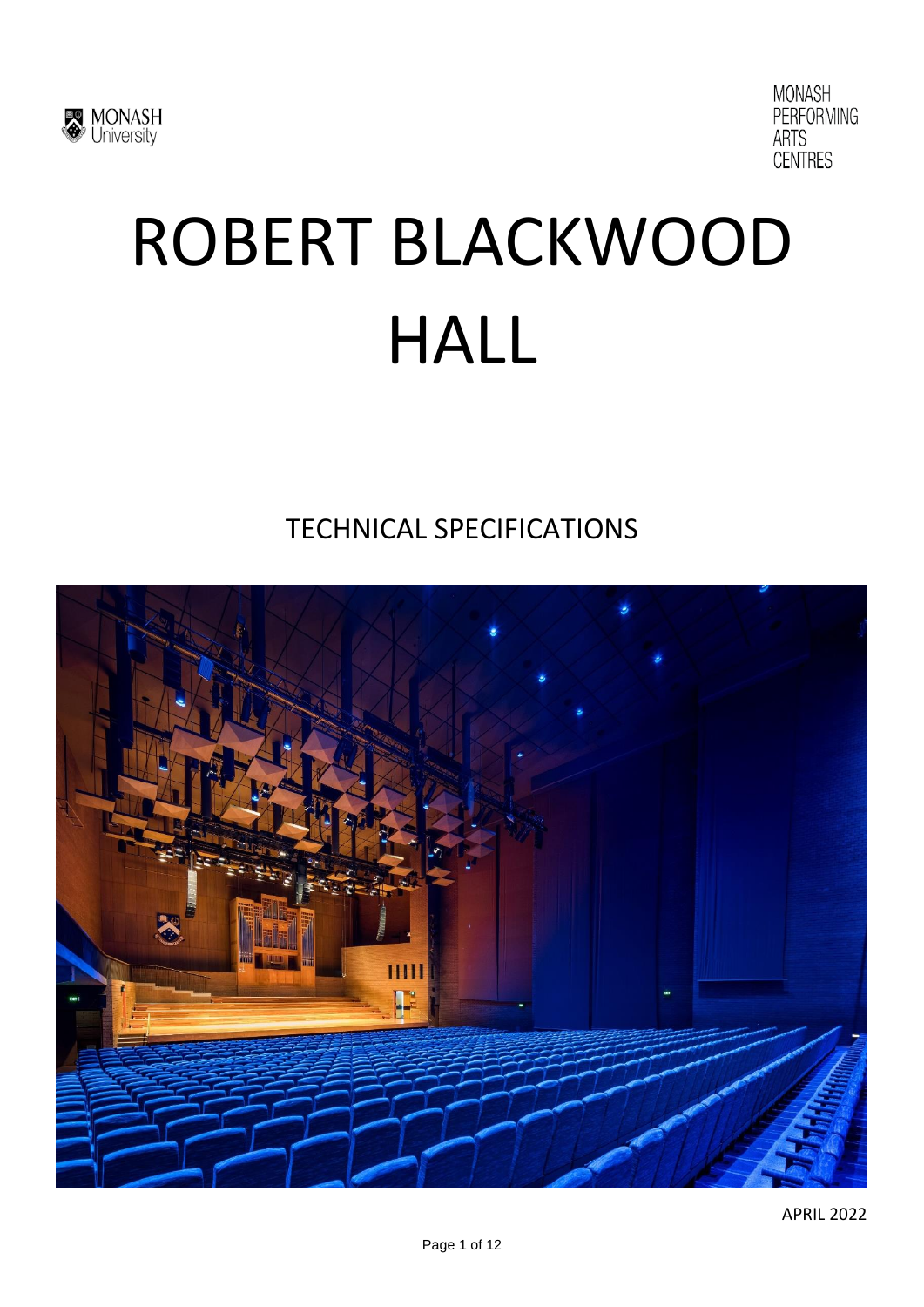# **STAGE:**

## **Stage Description:**

The Robert Blackwood Hall is a 1598 seat Concert Hall, consisting of 1256 seats in the raked auditorium and seating for a further 342 patrons in the balcony. The stage is an open stage with 4 fixed risers built in. Primarily built for large orchestral performances, the acoustics are fantastic for any live entertainment. There is no proscenium or flown scenery capabilities.

The stage floor is Queensland Spotted Gum T&G hardwood flooring. Please note there is no nailing or screwing to the floor permitted.

#### **Stage Dimensions:**

| Setting Line:            | <b>290mm</b> (from D/S edge of cable trap.) |
|--------------------------|---------------------------------------------|
| Centre Line:             | 9380mm                                      |
| Stage drop to Auditorium | 1180mm                                      |

#### **Distance From:**

| SL to 1 <sup>st</sup> Rise in floor                                          | <b>5170mm</b> (0.5m height of riser) |
|------------------------------------------------------------------------------|--------------------------------------|
| SL to Organ Barrier                                                          | 11400mm                              |
| <b>SL to Back Wall</b>                                                       | 13300mm                              |
| CL to PS/OP wall DS                                                          | 9380mm                               |
| CL to PS/OP wall US                                                          | 8400mm                               |
| $\mathsf{S}\mathsf{L}$ = Setting Line, $\mathsf{C}\mathsf{L}$ = Centre Line) |                                      |

#### **Auditorium:**

| Seating capacity:                              | 1598 |
|------------------------------------------------|------|
| Stalls:                                        | 1256 |
| Balcony:                                       | 342  |
| 12 Removable Seats to accommodate wheelchairs. |      |

**Orchestra Pit: No** A stage extension is available at an extra charge. This increases the stage depth by 2.4m-4.8m.

\*Please contact Technical Manager for further information.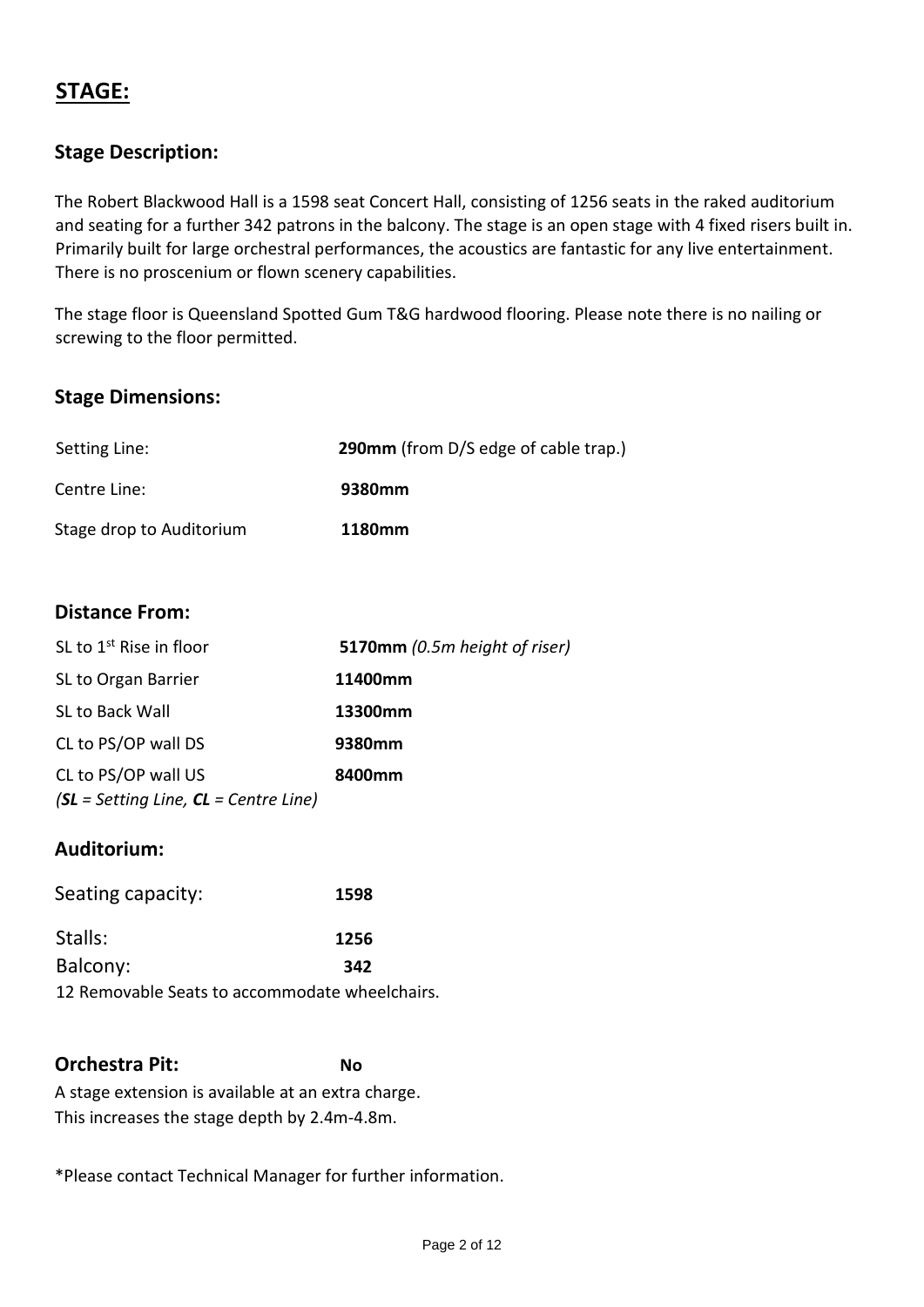# **Flying Facilities:**

| <b>Fly System:</b>        | 5 x winches.                                                    |  |  |
|---------------------------|-----------------------------------------------------------------|--|--|
|                           | 1 x Box Truss (3 Chain motors) above auditorium.                |  |  |
|                           | 1 x Box Truss (2 Chain motors) above stage apron – FOH PA only. |  |  |
| <b>Operating Position</b> | <b>HME</b> controller on PS.                                    |  |  |
| LX Lines                  | 6.                                                              |  |  |
| <b>Scenery Lines</b>      | No.                                                             |  |  |
| Panorama Lines            | No.                                                             |  |  |
| <b>Batten Type</b>        | <b>HME Pro Batten.</b>                                          |  |  |
| LX bars cannot be swung.  | Total WLL = 550kg                                               |  |  |
|                           |                                                                 |  |  |
| Drapery:                  | 8 x 2.5m x 11m Black 450GSM wool.                               |  |  |
|                           | 2 x 13.5m x 1.5m Black 450GSM wool. (can not be hung)           |  |  |

## **Access Equipment:**

| 1 x A Frame Ladder 2.4m. |
|--------------------------|
|                          |

# **Staging Units:**

| <b>Item</b>              | Length (mm) | Width (mm) | Height (mm) | Total |
|--------------------------|-------------|------------|-------------|-------|
| Large Riser              | ን1በበ        | 600        | 185         |       |
| Medium Riser             | 1500        | 300        | 185         |       |
| Small Riser (steps only) | 600         | 300        | 185         |       |

| <b>Item</b>                | Total |
|----------------------------|-------|
| Lectern                    |       |
| <b>Conductors Podium</b>   |       |
| <b>Presentation Chairs</b> | 120   |
| <b>Music Stands</b>        |       |
| <b>Musician Chairs</b>     |       |

**Loading Dock:** Access is via Carpark behind Robert Blackwood Hall.

| Truck Dock height: | Variable tailgate lift.             |
|--------------------|-------------------------------------|
| Door:              | 2200 (H) X 1800 (W) at Stage level. |
| Diagonal:          | $2600 (W)$ .                        |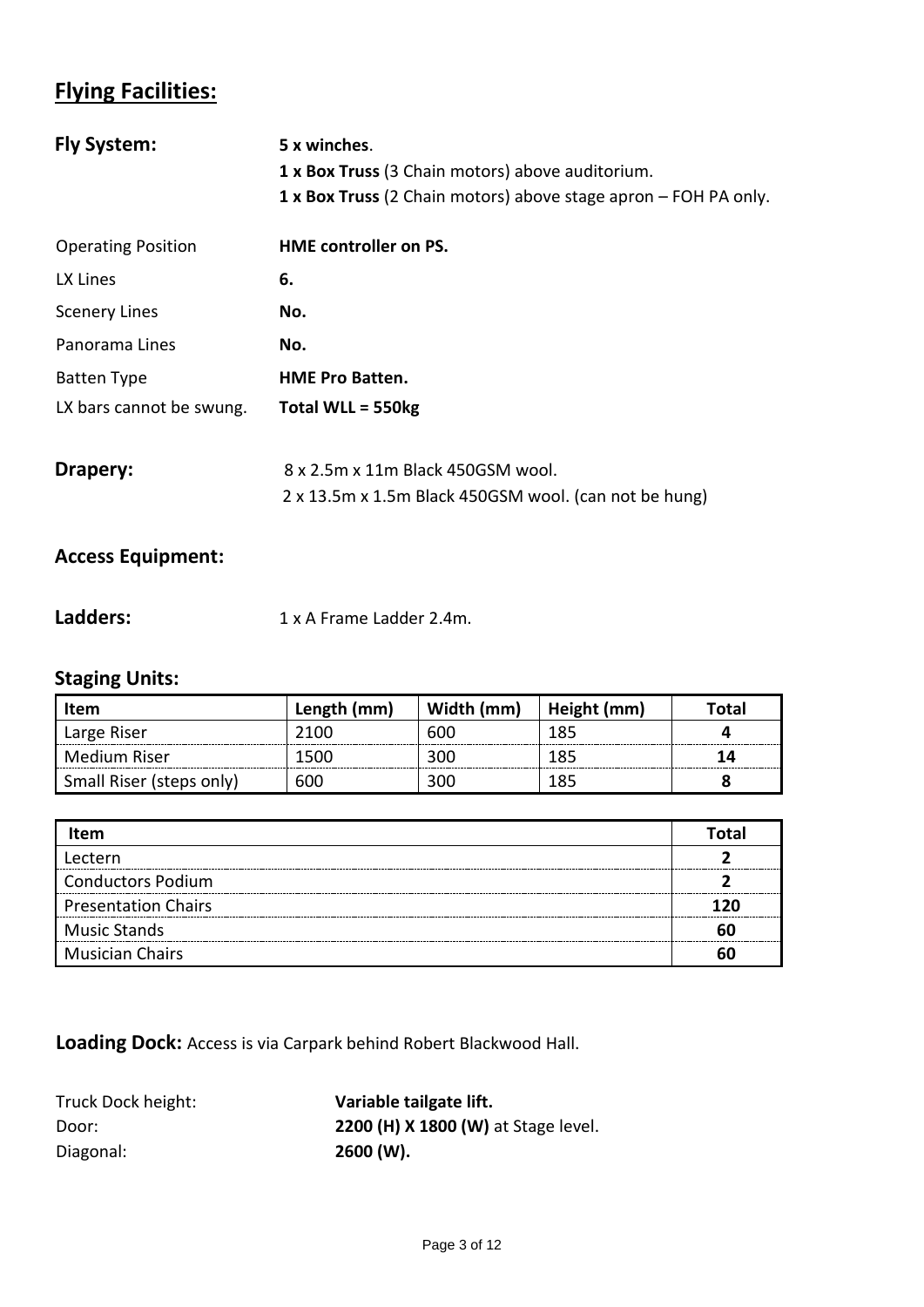# **LIGHTING:**

## **Control:**

| Lighting desk:        |  | ETC GIO (2 x monitor + 1 x ELO touch screen)                           |  |  |
|-----------------------|--|------------------------------------------------------------------------|--|--|
| House Rig:            |  | 2 Universes (A & B). Dimmers run on A, LEDs run on B Universe License: |  |  |
|                       |  | 4 Universes - Venue only has 2x local 5pin outputs.                    |  |  |
| Spare House Channels: |  | 350 Channels on Universe A, 150 channels on Universe B                 |  |  |
| Signal input:         |  | 1 - Control Room 1 - Bio Box                                           |  |  |
|                       |  | 2- Auditorium - Via Bio Box                                            |  |  |
|                       |  | 3- Top of Control Room 2                                               |  |  |
|                       |  | 4- Centre of Balcony Railing                                           |  |  |
|                       |  | Data Output Locations: 1x DMX 5pin TV Truss                            |  |  |
| 2x DMX 5pin Winch 1   |  |                                                                        |  |  |
|                       |  | 2x DMX 5pin Winch 2                                                    |  |  |
|                       |  | 2x DMX 5pin Winch 3                                                    |  |  |
|                       |  | 2x DMX 5pin Winch 4                                                    |  |  |
|                       |  | 2x DMX 5pin Winch 5                                                    |  |  |
|                       |  | 1x DMX 5pin Top of Control Room 2 (Data Splitter Location)             |  |  |
|                       |  | 1x DMX 5pin Centre of Balcony Railing                                  |  |  |
|                       |  | 1x DMX 5pin Projection Room                                            |  |  |

# **Lighting Bar Positions:**

|               |                  | <b>Truss</b>      |                                        |                                   |
|---------------|------------------|-------------------|----------------------------------------|-----------------------------------|
| Line #        | Dist.<br>from SL | length            | <b>Venue Allocation</b>                |                                   |
| $\mathbf{1}$  | 10.4m            | 16.8m             | FOH TRUSS (ABOVE ROW N&O)              | Pro Batten 24 x dimmers 2400 watt |
| $\mathcal{L}$ | 4m               | 16.2m             | LX Bar 1 Row G $&$ F                   | Pro Batten 12 x dimmers 2400 watt |
| 3             | .6m              | 14.2m             | LX Bar 2 Row XX                        | Pro Batten 12 x dimmers 2400 watt |
| 4             | 3.5 <sub>m</sub> | 14.2m             | LX Bar 3 Down Stage                    | Pro Batten 12 x dimmers 2400 watt |
| 5             | 8.7m             | 14.2m             | LX Bar 4 Mid Riser                     | Pro Batten 12 x dimmers 2400 watt |
| 6             | 10 <sub>m</sub>  | 14.2 <sub>m</sub> | LX Bar 5 Upstage Organ                 | Pro Batten 12 x dimmers 2400 watt |
|               |                  |                   |                                        |                                   |
| <b>FOH</b>    | 9.5 <sub>m</sub> |                   | PS BOOM 5.1M Above Stage level to Bar. | Max. 4 fixtures / outlets.        |
| <b>FOH</b>    | 9.5 <sub>m</sub> |                   | OP BOOM 5.1M Above Stage level to Bar. | Max. 4 fixtures / outlets.        |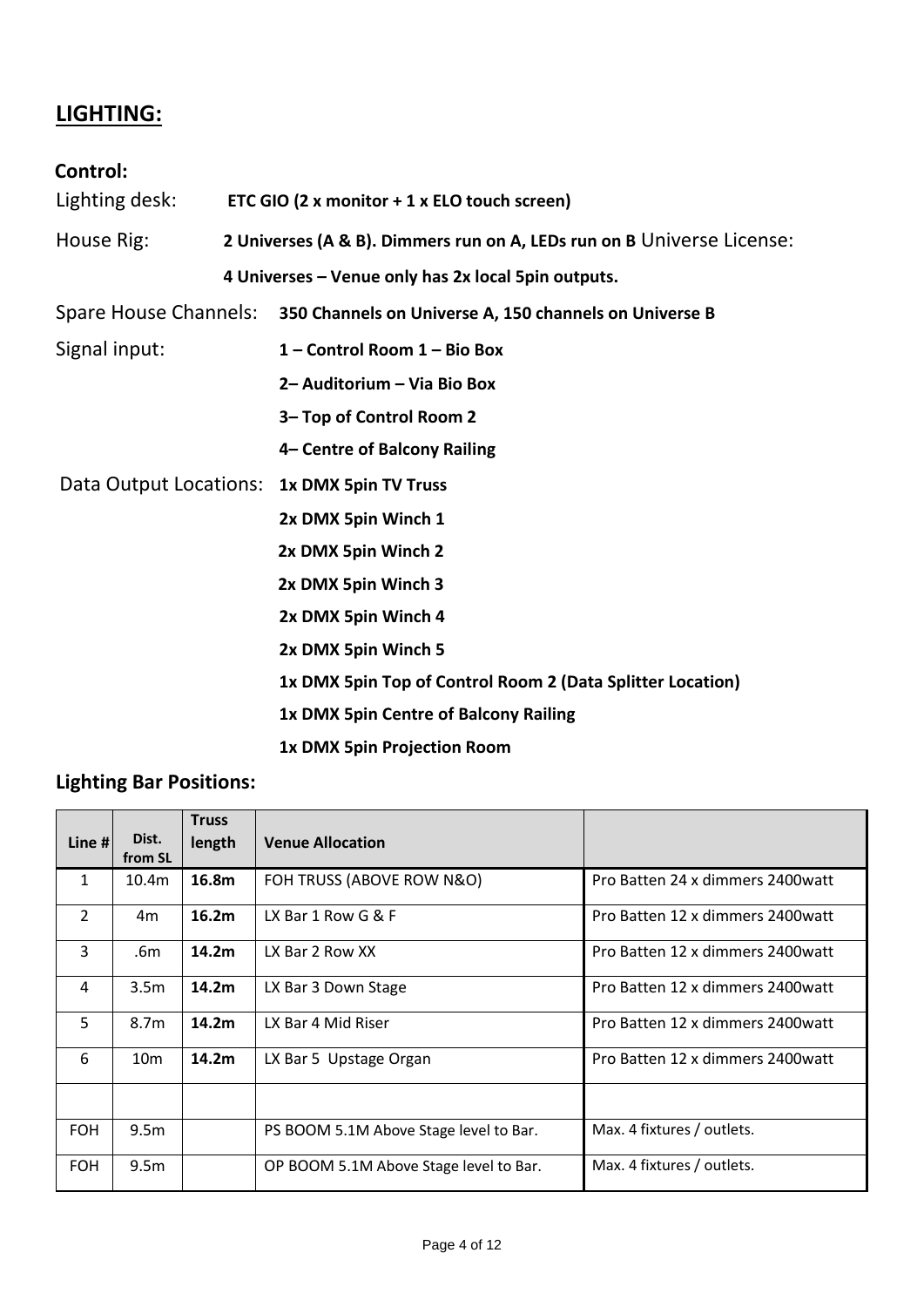## **Dimmer Channels:**

| <b>Total Dimmers:</b>       | 126 |
|-----------------------------|-----|
| Dimmers on battens:         | 84  |
| Dimmers for Box Truss:      | 12  |
| Dimmers in projection room: | 30  |

## **STAGE FIXTURES:**

## **Profiles**

| <b>Make</b><br>Model |                 | Angle | Detail / Accessories | Watt | Total |
|----------------------|-----------------|-------|----------------------|------|-------|
|                      | Source 4        | 19    | <b>Fixed Degree</b>  | 75C  |       |
|                      | Source 4        |       | <b>Fixed Degree</b>  | 75C  |       |
|                      | Source 4        | 15/30 | Zoom Lens            | 750  |       |
|                      | Source 4 Junior | 25/50 | Zoom Lens            |      |       |

#### **Fresnels**

| Make    | Model                  | Detail / Accessories        | Watt | Total |
|---------|------------------------|-----------------------------|------|-------|
|         | Desire D60's           | LED Fixture, With Barndoors | ΝA   |       |
|         | Source 4 Fresnel       | With Barndoors              |      |       |
| Selecon | <b>Compact Fresnel</b> | With Barndoors              | 1200 |       |
|         |                        |                             |      |       |

## **Moving lights**

| <b>Make</b> | Model          | <b>Detail</b><br><b>Accessories</b> | Watt | Total |
|-------------|----------------|-------------------------------------|------|-------|
| Silver Star | Pluto 4000 Mk2 | Wash light                          | 464  | o     |
|             |                |                                     |      |       |

#### **Followspots**

| Maka     |          | nale<br>- | Detail<br><b>Accessories</b> | Watt | "otal |
|----------|----------|-----------|------------------------------|------|-------|
| Patt 293 | 'lowspoi |           |                              | 2kW  |       |
|          |          |           |                              |      |       |

# **Additional Lighting/Effects**

| Item         | Model                               | <b>Size</b> | <b>Detail / Accessories</b>                                                                | Watt | Total |
|--------------|-------------------------------------|-------------|--------------------------------------------------------------------------------------------|------|-------|
| Mirror Ball  |                                     | 20inch      | 20" diameter ball with motor                                                               |      |       |
| Haze Machine | <b>Look Solutions</b><br>Unique 2.1 |             | DMX Control. Available on request,<br>Subject to availability, additional<br>charges apply |      |       |
| Fan.         |                                     |             |                                                                                            |      |       |

## **Power:**

**3 Phase Outlets: 2 x 32 amps** OP Stage.

**1 x 60 amps** OP External Wall (can be accessed via stage).

**1 x 32 amps** OP External Wall (can be accessed via stage).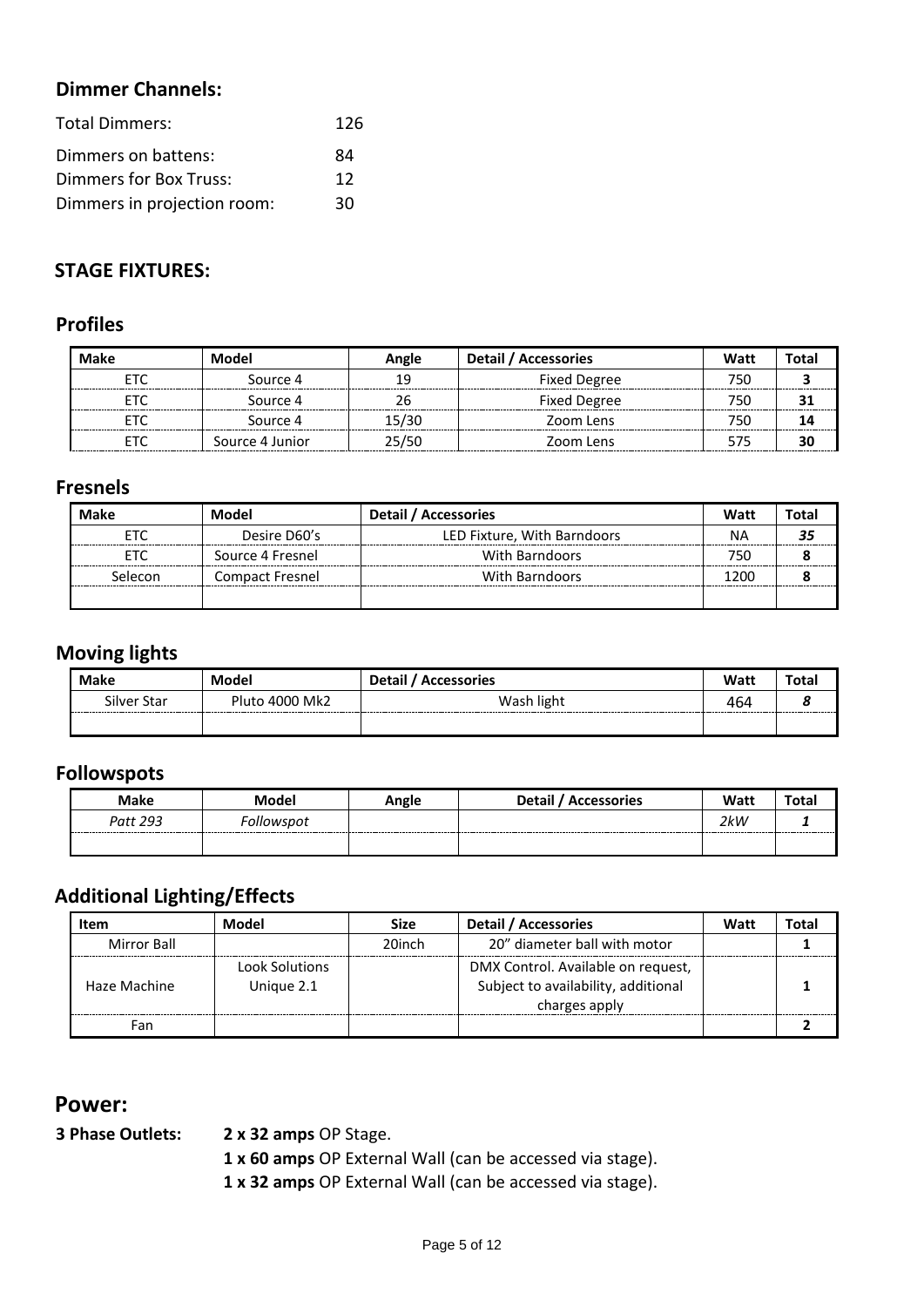**Cabling:** The Robert Blackwood Hall has limited stock of 240v extension cables and DMX cables to accommodate the venue's standard lighting rig. Any additional equipment will require additional cable stock to be sourced.

## **Haze**

If you are supplying your own stage hazer machines a charge may apply for smoke isolation,

**Only water based haze fluid is permitted to be used.**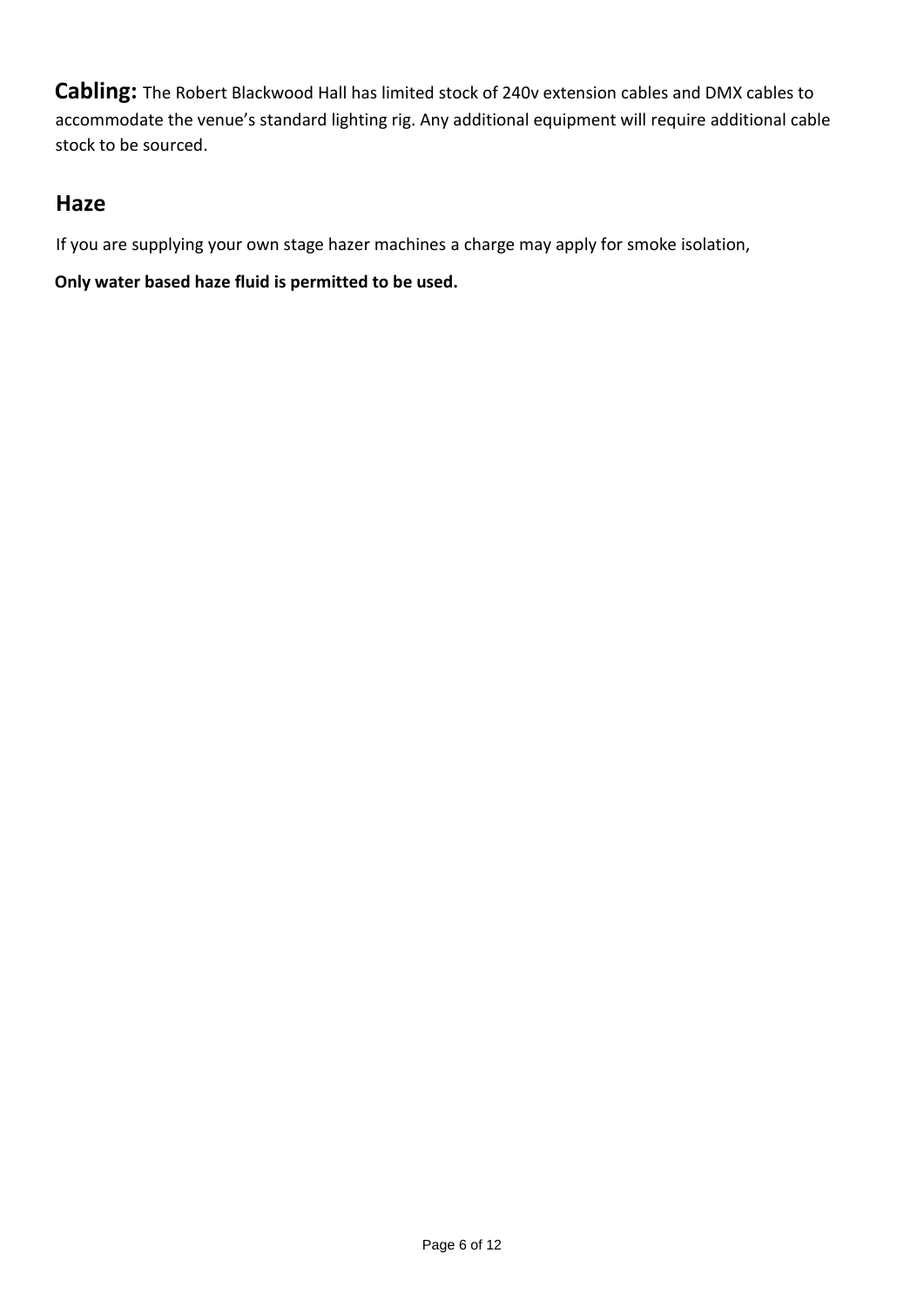# **AUDIO:**

#### **Control Position:**

Rear of Auditorium seating (18 Seats removed Row AA, BB & CC 20-25).

Alternate mix position may be available pending venue approval – please contact Technical Management to discuss.

#### **Console:**

#### **DiGiCo SD12 (**Auditorium FOH Position **-**18 Seats removed Row AA, BB & CC 20-25)

- Faders: 26 x 100mm touch-sensitive, motorised
- Screens: 2 x 15" LCD high resolution touch screens
- Input Channels: 72
- Busses: Up to 36 plus masters Aux / Group busses with full processing Mono / Stereo / LCR
- Matrix: Up to 12 Input / 8 Outputs with full processing

**DiGiCo S21** *(Bio mix position – Please contact tech department if this position is required)*

- 48 x Input flex-channels Mono/Stereo (equivalent of 96 DSP channels)
- 46 busses: 16 x flexi-busses Mono/Stereo (equivalent of 32 DSP busses), Stereo Master (2), Solo busses (2 stereo, 4 total), and 10 x 8 Matrix (8)
- 10 x Control Groups
- 16 x assignable 32 band Graphic EQs

#### **FOH Speakers: NEXO GEO M6 System**

| Left Array   | Right Array  |
|--------------|--------------|
| 3 x Geo M6B  | 3 x Geo M6B  |
| 8 x Geo M620 | 8 x Geo M620 |

6 x LS18 6 x Geo M620

Sub Cluster Centre Fill Cluster

In Fill Balcony Delay

2 x PS10 R2 (1 per side) 8 x Geo M620 (4 per side)

Front Fill 6 x Geo M620

#### **Audio Foldback / Monitoring**

2 x RCF ART 310A MK4 2 x Mackie ART 300A

#### **Playback**

| Item      | Make  | <b>Detail</b> | <b>Total</b> |
|-----------|-------|---------------|--------------|
| CD Player | Denon |               |              |

\**All other playback devices (i.e. laptops) must be supplied by hirer*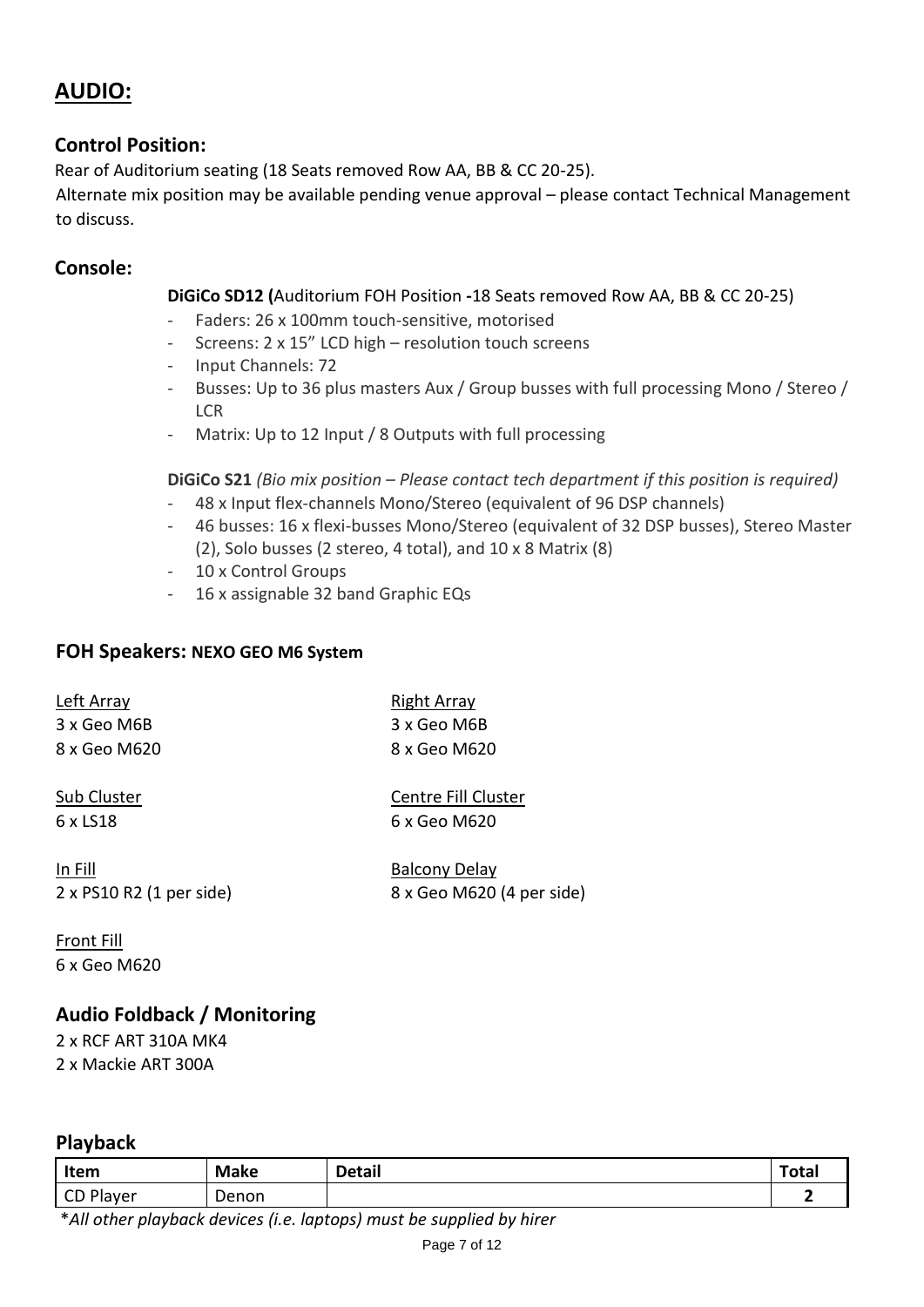#### **MICROPHONES:**

| <b>Make</b>          | <b>Model</b>    | <b>Use/Detail</b>    | <b>Accessories</b> | <b>Total</b> |
|----------------------|-----------------|----------------------|--------------------|--------------|
| Shure                | 58              | <b>Dynamic Vocal</b> |                    | h            |
| Shure                | 57              | Dynamic Instrument   |                    | 4            |
| Neumann              | KM184           | <b>Choir Mics</b>    | Overhead rigging   |              |
| Rode                 | NT <sub>5</sub> | Pencil Condenser     |                    | 6            |
| <b>DPA</b>           | 4099P           | Piano Mic            | Piano Clips        |              |
| Shure                | MX418           | Lectern Microphone   |                    |              |
| <b>BSS DI</b>        | AR-133          | <b>Active DI</b>     |                    |              |
| Radial               | Pro D1          | Passive DI           |                    | 2            |
| Radial Multimedia DI | PRO AV2         | Laptop Stereo DI     |                    |              |

#### **Accessories**

| <b>Item</b>            | <b>Detail</b><br>' Accessories | Tota <sub>l</sub> |
|------------------------|--------------------------------|-------------------|
| Microphone Stand Tall  | Boom arm                       | . .               |
| Microphone Stand short | Boom arm                       |                   |

#### **Audio Cable**

The Robert Blackwood Hall has limited stock of 3-pin XLR cable in various lengths. There is also a limited stock of various audio adapters and connectors. All external equipment that may require specific adapters or connectors (i.e. instrument leads) are to be supplied by the hirer

#### **Notes:**

The DiGiCo S21 (alternate bio mix console)

Console is fixed in position at the Bio Box. It cannot be moved or utilised in another location in the venue.

The DiGiCo SD12 (standard auditorium mix console)

Seats AA 20-25, BB20-25 and CC 20-25 are removed to accommodate the standard mix position.

Audio archival recording available on request.

Additional audio equipment required (eg. Radio microphones etc.) may be available by prior arrangement with Technical Management at an additional charge.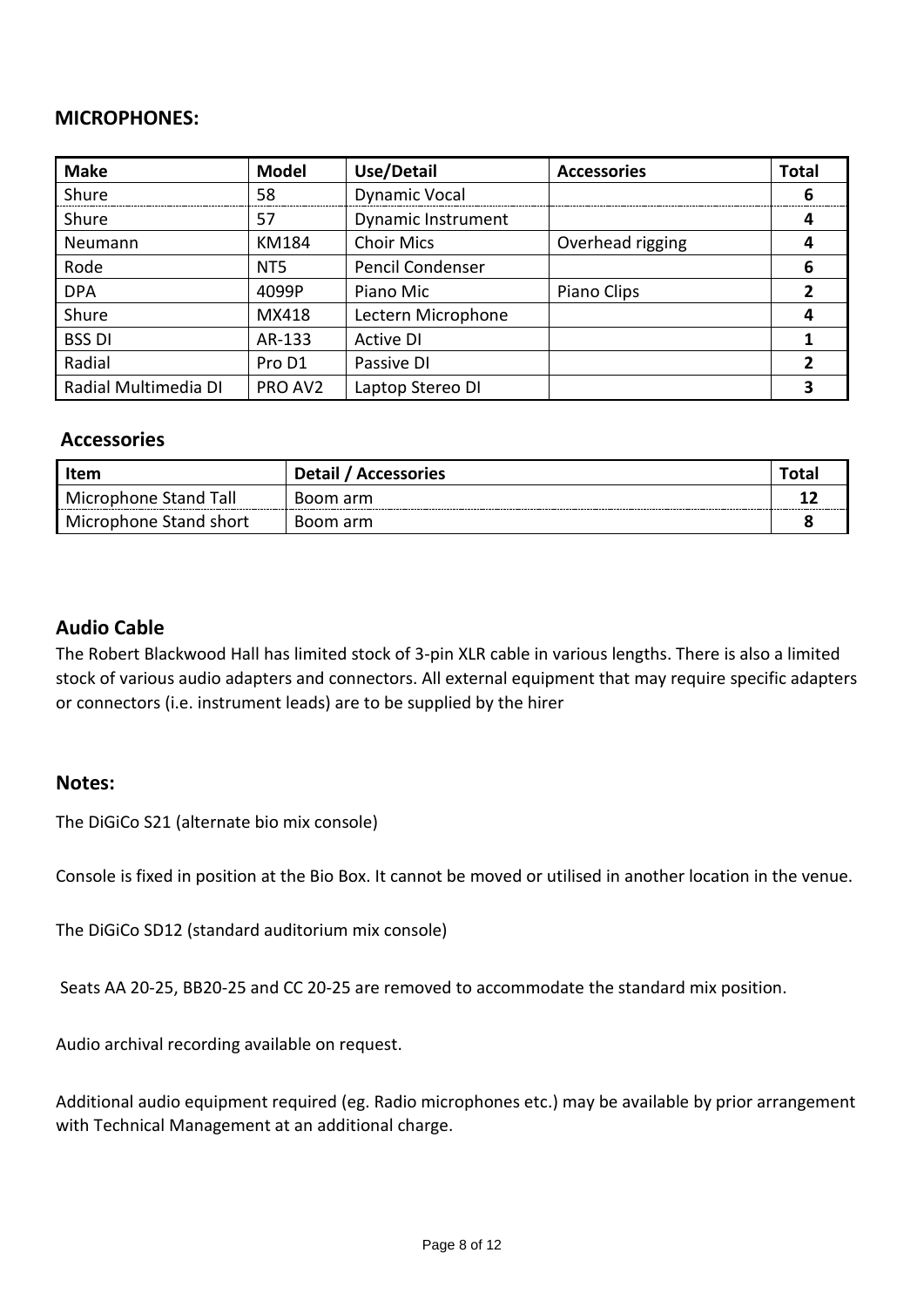# **AUDIO VISUAL:**

| <b>Projector Position:</b> | Bio Box (Balcony) and Lx Bars 1,2 & 3.                                                                       |
|----------------------------|--------------------------------------------------------------------------------------------------------------|
| <b>Operating Position:</b> | Control Room 2 is located PS stage above Stage Managers Desk and has<br>dedicated patching for all AV needs. |

#### **Projectors:**

| Type          | <b>Detail</b><br><b>Accessories</b>      | Totai |
|---------------|------------------------------------------|-------|
| Panasonic 12K | ***Extra charge ***                      |       |
| SANYO<br>エコド  | **Extra Charge**, HD-SDI Input Available |       |

#### **Screens:**

Front projection 8m x 6m

(Cannot be lowered during show or with personnel onstage as it is independently hung.) Front Projection 4.5m x 3m (dead hung upstage, availability on request) check dimensions

## **AV Playback Equipment:**

| Equipment       | Model                                         | <b>Detail / Accessories</b> | Total |
|-----------------|-----------------------------------------------|-----------------------------|-------|
| DVD Player      | Pioneer                                       |                             |       |
| Vision Switcher | Black Magic Designs ATEM Television Studio HD |                             |       |

#### **Show Relay:** Prompt Corner

OP Corner Foyer Dressing Rooms Audio control Lighting Control Room

#### **Cabling**

The Robert Blackwood Hall has a limited supply of HDMI and SDI cable. If specific lengths or high quantities of HDMI or SDI cabling is need, this should be discussed with Technical Management before arrival in venue.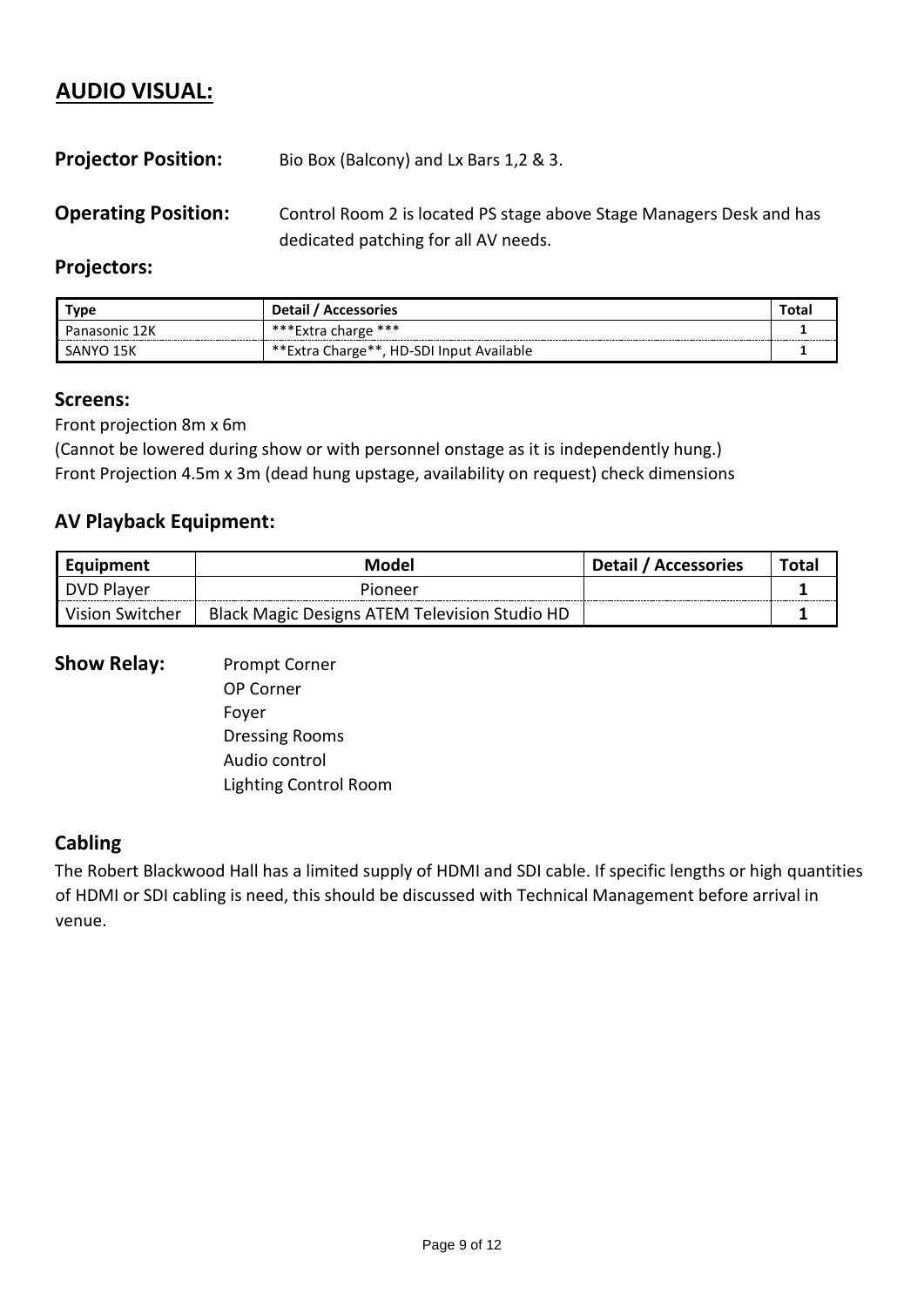# **BACKSTAGE:**

## **Stage Managers Desk**

Stage Managers desk is located in Prompt Corner. Playback screen is mount on the side of the Prompt Corner wall with Phone.

#### **Talkback**

| <b>ClearCom Head Station</b> |
|------------------------------|
| 6x BeyerDynamic DT108        |
| 6x ClearCom RS-601           |
| <b>OP Wing</b>               |
| <b>Stage Managers Desk</b>   |
| <b>LX Ops Position</b>       |
| <b>Audio Ops Position</b>    |
| <b>Control Room 2</b>        |
| <b>Organ Position</b>        |
| Top of Ramp                  |
|                              |

### **Paging / Show relay**

Paging to the dressing rooms is available from the stage managers desk. Show relay is distributed to all dressing rooms and green room. Each room has an individual volume control.

#### **Dressing Rooms**

| <b>Dressing Room</b>  | Capacity | <b>Toilets</b> | <b>Shower</b> | Details:                                  |
|-----------------------|----------|----------------|---------------|-------------------------------------------|
| Mens                  | 15       |                |               | 8 Chairs                                  |
| Douglas menzies       |          |                |               | 1 Lounge Chair, Chaise & Hollywood Vanity |
| <b>Ruth Alexander</b> |          |                |               | 2 Lounge Chairs, Stool & Hollywood Vanity |
| <b>Womens</b>         | 15       |                |               | 4 Chairs & 1 Chaise                       |
| Common Room           | 30 +     |                |               | 4 Large Tables, Urn, 20+ Chairs & Lounge  |

## **Laundry / Wardrobe**

| <b>Washing Machines</b> | No.  |
|-------------------------|------|
| <b>Dryers</b>           | No.  |
| Drying rooms            | No.  |
| Iron / ironing board    | Yes. |
| Clothes racks           | Yes. |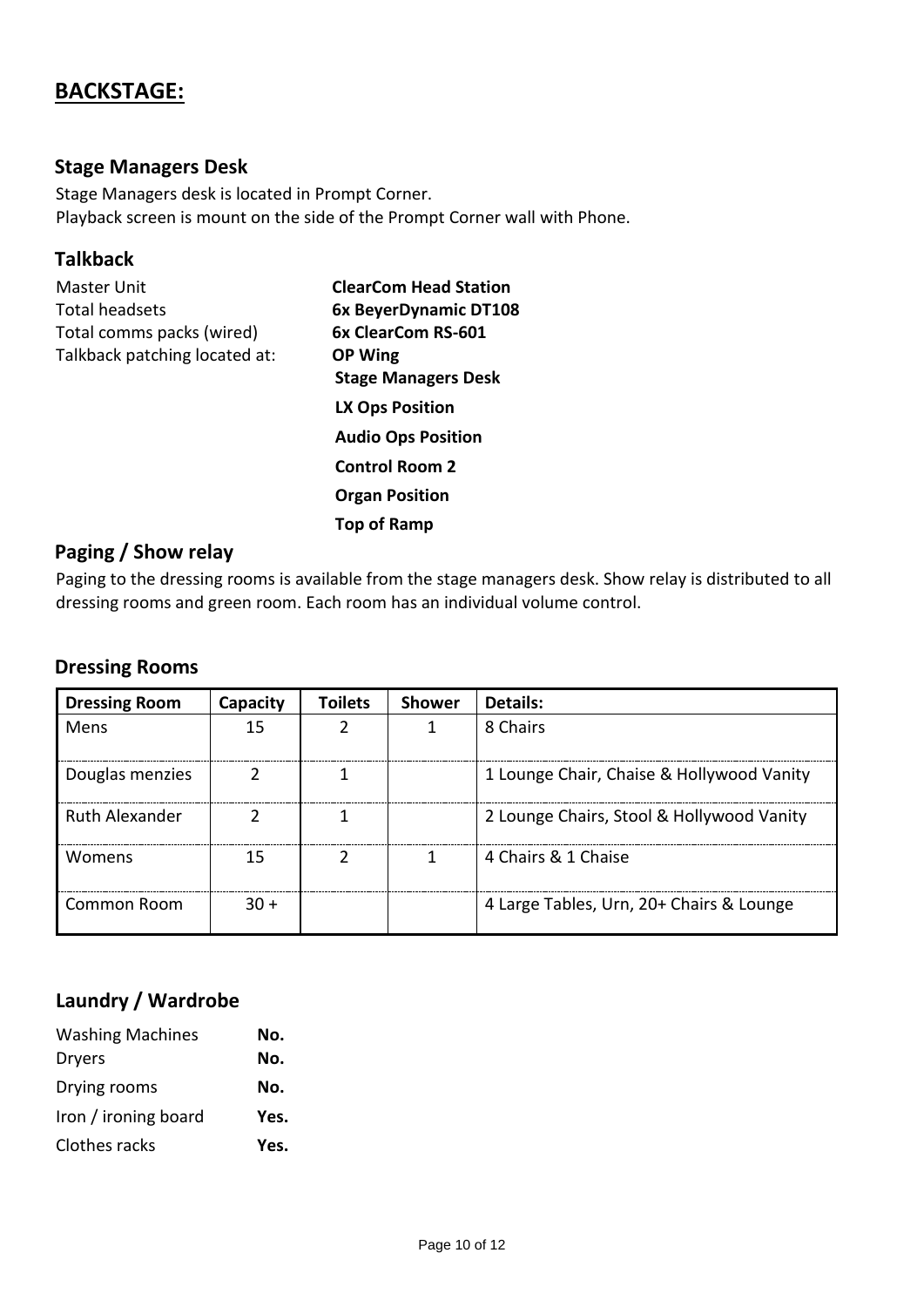# **Production Facilities:**

#### **Greenroom**

| Tea / Coffee facilities | No, Urn Only |
|-------------------------|--------------|
| Fridge / freezer        | Yes.         |
| <b>Microwave</b>        | Yes.         |
| Running water           | Yes.         |

#### **Stage Door**

Stage Door is located along the side of Robert Blackwood Hall between front doors and Loading Dock. Stage Door is unlocked for duration of hire time unless organised prior to engagement. Access during bump-in/out is controlled by production company staff/management, not venue staff. Venue staff take no responsibility for Stage Door security during hire.

#### **Orchestral**

1 x Steinway 9' Concert Grand piano (2010) (\*Tuning is included)

1 x Steinway 9' Grand piano (1980) (\*Tuning is included)

1 x Sir Louis Matheson Pipe Organ. (3097 pipes, 4 keyboards (manuals), 30 pedals, 45 stops).

#### **Warm Up Space:**

There is 1 small space OP side of stage in the Dock area, otherwise down stairs in the large common area is the best place for musical or performance rehearsal spaces. Down stairs area can accommodate up to 40 people which does not include dressing rooms which come off the common room area.